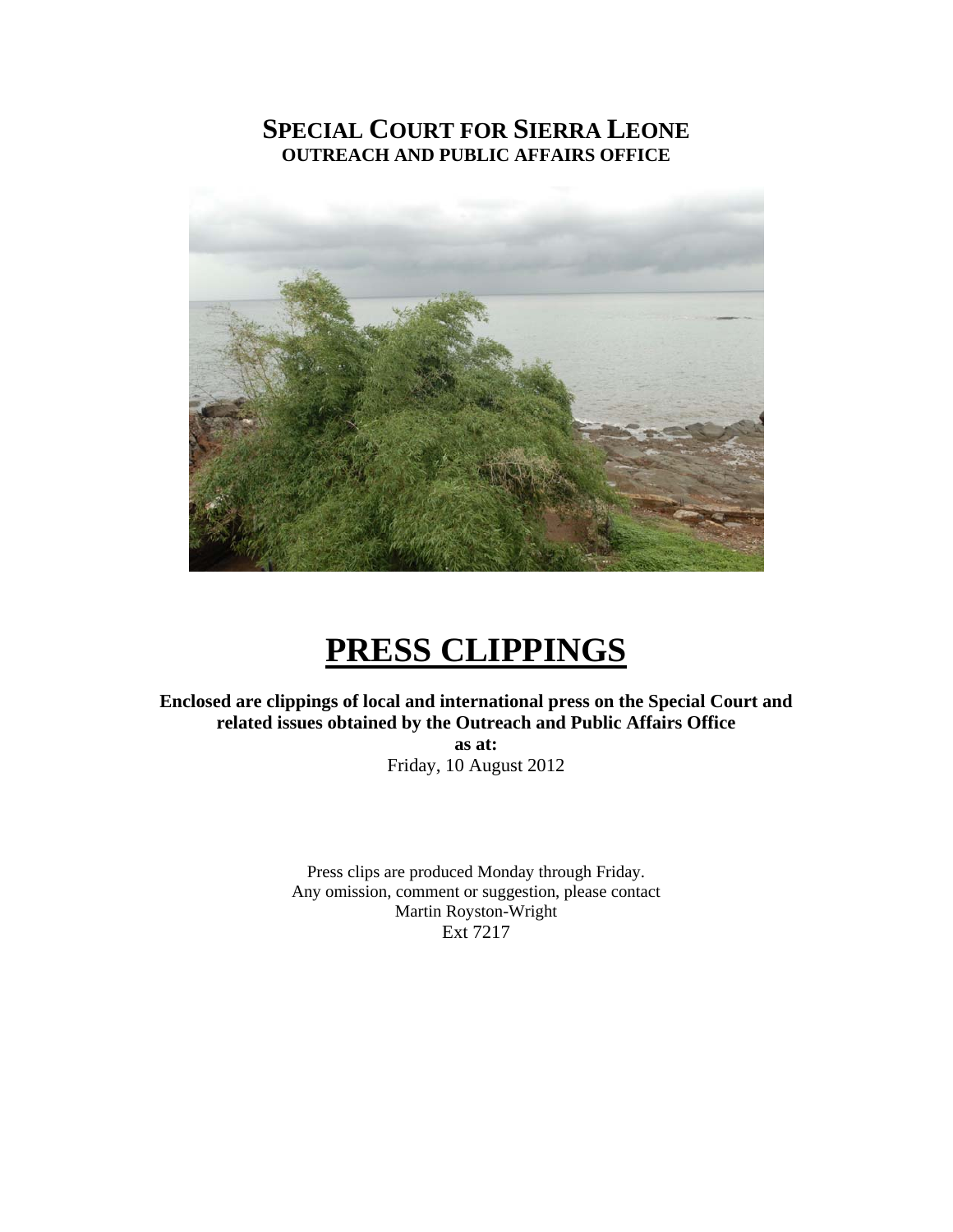| <b>Local News</b>                                                     |           |
|-----------------------------------------------------------------------|-----------|
| Red Cross Society Briefs Parliament / Premier News                    | Page 3    |
| Un Chief Urges Sanctions on Mali / Concord Times                      | Page 4    |
| <b>International News</b>                                             |           |
| Burkina Faso: Compaoré's Continuing Will to Power / African Arguments | Pages 5-6 |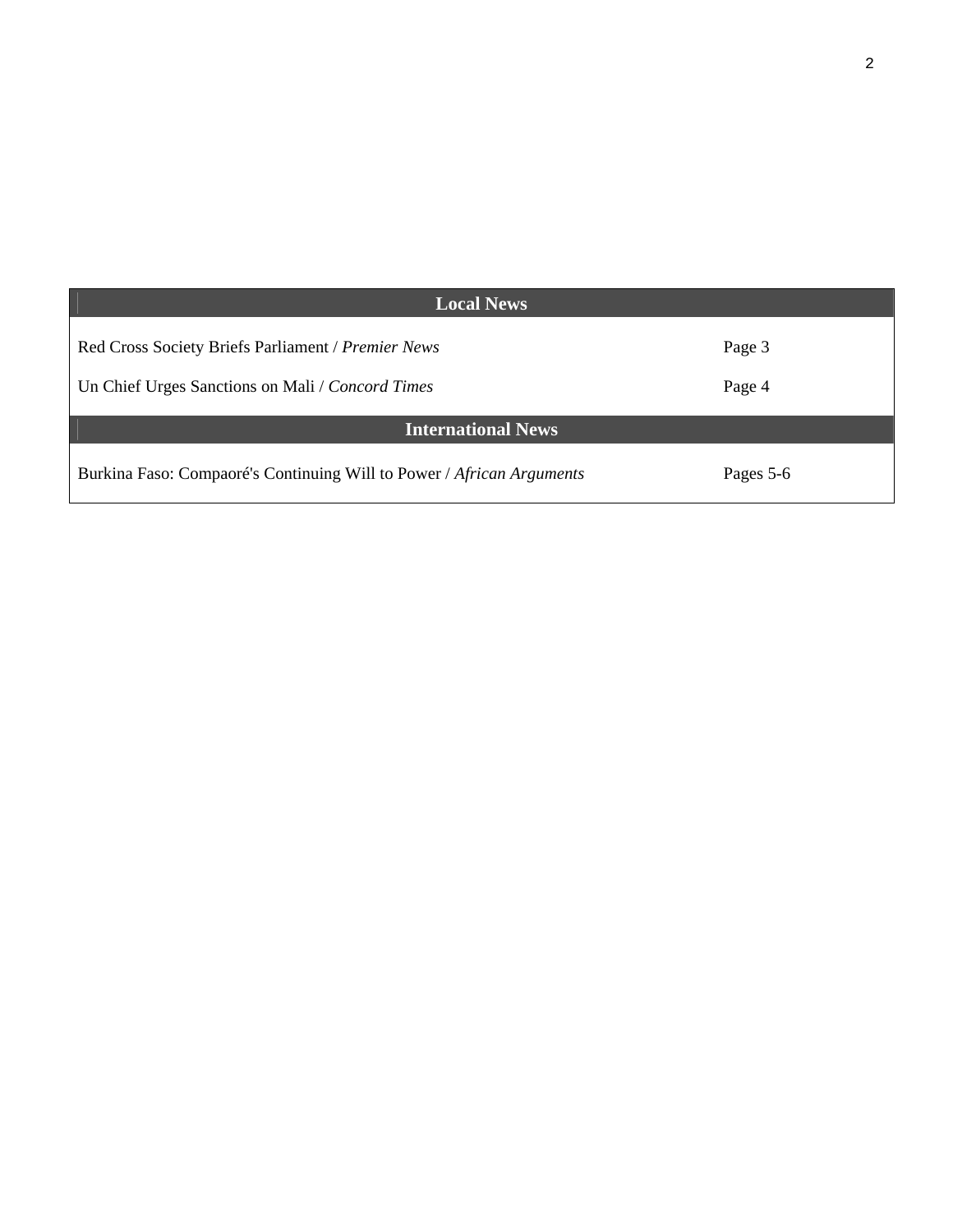# **Red Cross Society Briefs Parliamen**

The Sierra Leone Red Cross Society (SLRCS) and the International Committee of Red Cross (ICRC) yesterday, in dual slide presentations, briefed Parliamentarians about the essence of repealing the 1962 Act of Parliament which brought the SLRCS into being.

By Sheku Lamin Turay



Members of the High Table during the Briefings The briefing, which took place during a pre-legislative briefings in Committee Room 1 in the House of Parliament, also reported on the domestication of International Humanitarian Law within the laws of Sierra Leone to meet international best practices.

According to the ICRC's Head of Delegation, the repeal of the 1962 Act of Parliament was championedby the minister of social welfare, gender and children's affairs who was present during the briefings to make way for the new bill, which is in tandem with international standards relating to the laws of armed conflict.

The group noted that the domestication of International Humanitarian Law (IHL) and its Additional Protocols into the laws of Sierra Leone was the brain-child of the National Committee on IHL to meet internationally acclaimed standards.

ICRC's Communications Coordinator defined IHL as a branch of public international law which regulates relations between and among States such as restricting the methods of warfare,

protection of civilians among others. Secretary General of SLRCS, Emmanuel Tommy, recalled Henry Dunant's role in the formation of the Red Cross Society, 1859 Solferino's incidence to 1863, and described it as an auxiliary public body in the country, which assists in armed conflict, other situations of violence, and during periods of national disasters.

He said the enactment of the new bill will further re-enforce the SLRCS as the only national body that is independent and assists public authorities in humanitarian field, and encouraged Members during legislation to take into consideration tax exemption for SLRCS, and to create a government subvention/budget line for their operations, which is heavily donor dependent. Chairman of the Pre-legislative briefings, Ibrahim Bundu, a member of SLRCS Port Loko Branch, underscored the essence of the discourse, which according to him has put Members on a better footing to contribute to the debates when the bill will be piloted in Parliament for enactment into law.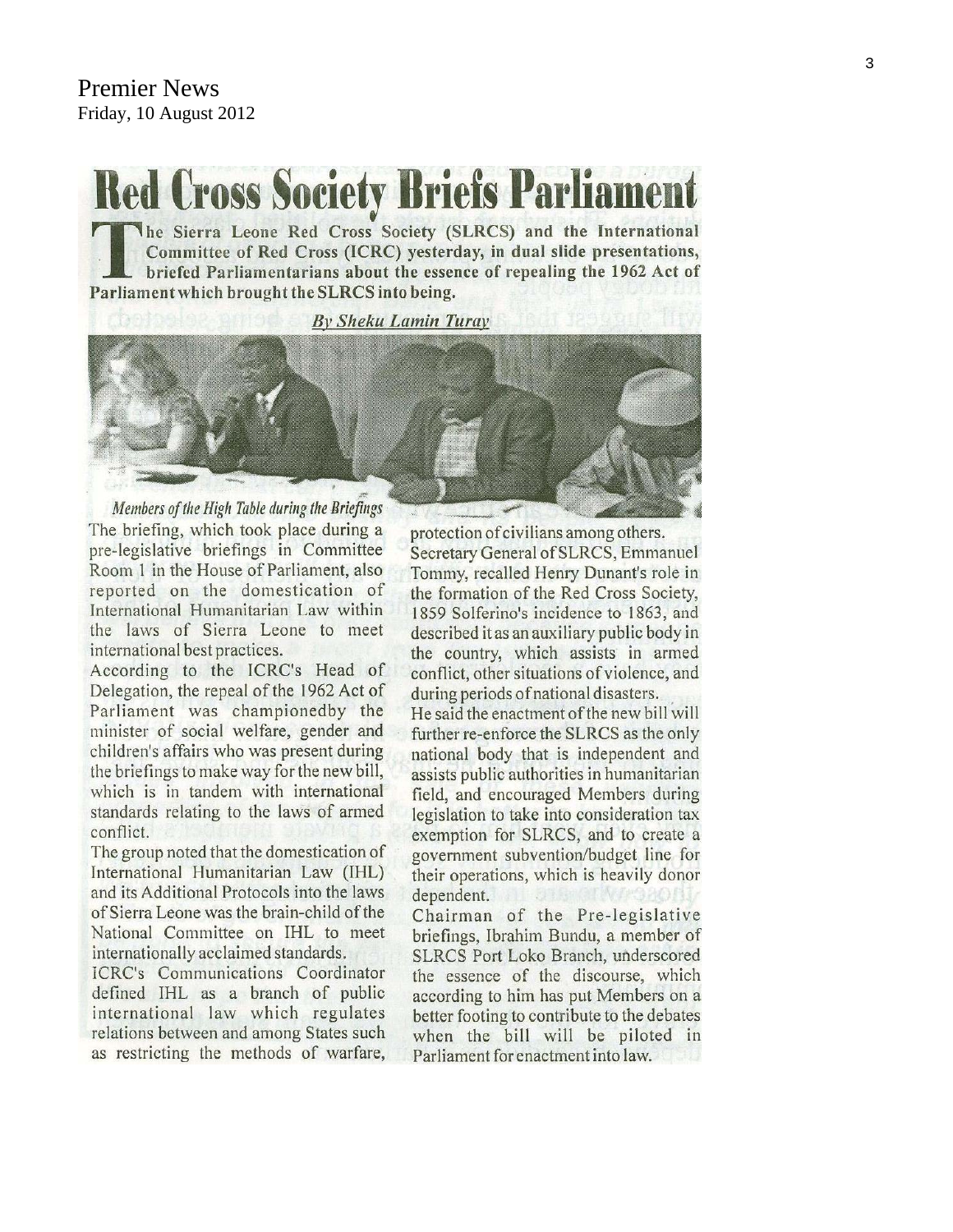#### **Concord Times** Friday, 10 August 2012

## **UN chief urges** li reb **Tions**

an Ki-moon, the UN against fighters who have taken over Ansar Dine taking over most of northern Mali.

The UN chief asked the Security Council on Wednesday to consider African States (ECOWAS) refused to financial and travel sanctions against rebels and fighters linked to forced him to cede power to a radical Islamist groups, including transition government. several who are allied with al-Qaeda.

Ban said that the 15-member council should "give serious transitional government, and has consideration to the imposition of asked for UN backing. targeted travel and financial sanctions against individuals or Djibril Bassole, Burkina Faso's groups in Mali engaged in terrorist, religious extremist or criminal activities".

historically significant shrines in terrorist movements before any peace Timbuktu by Ansar Dine, an al-Qaeda-linked group, a "callous" act.

A March 22 military coup in the secretary-general, has West African country set off a chain of called for sanctions events which led to Tuaregrebels and northern Mali.

> The Economic Community of West recognise the new coup leader and

> It has now proposed sending an intervention force to Mali to help the

The UN chief told the meeting that foreign minister and an ECOWAS mediator, met with leaders of Ansar Dine in Mali on Tuesday "and He also termed the destruction of requested that they cut ties to talk could begin".

He added that "no meaningful

the government of Mali and any of the groups in the north".

Ban also warned of a growing humanitarian crisis in Mali, where the UN says that over 250,000 people have fled and 174,000 have been internally displaced since the coup.

An ECOWAS envoy, meanwhile, said that northern Mali was in danger of becoming a safe haven for "terrorist groups" unless the international community intervened.

"The objective of the terrorist groups and transnational organised criminals is clear: It is to create a safe haven and a coordinating centre in the north of Mali for continental terrorist networks," Salamatu Hussaini Suleiman, ECOWAS commissioner for political affairs, told the UNSC meeting in New York.

Suleiman named al-Qaeda in the must say it wants the force.

dialogue has commenced between Islamic Maghreb (AQMI), the Movement for Oneness and Jihad in West Africa (MUJAO), the Nigerian radical group Boko Haram and the Somali extremist group al-Shabab as being among those seeking a base in northern Mali.

> "If that objective is realised no country in Africa or outside the continent will be safe," Suleiman warned the Security Council.

> "We are running out of time in Mali. Every day that we dither and postpone concrete action offers the terrorists and criminal networks yet another opportunity to consolidate, another opportunity to commit atrocious war crimes," she said, renewing calls for UN backing for an intervention force.

> The Security Council has said it is ready to approve an African force in Mali but first the Mali government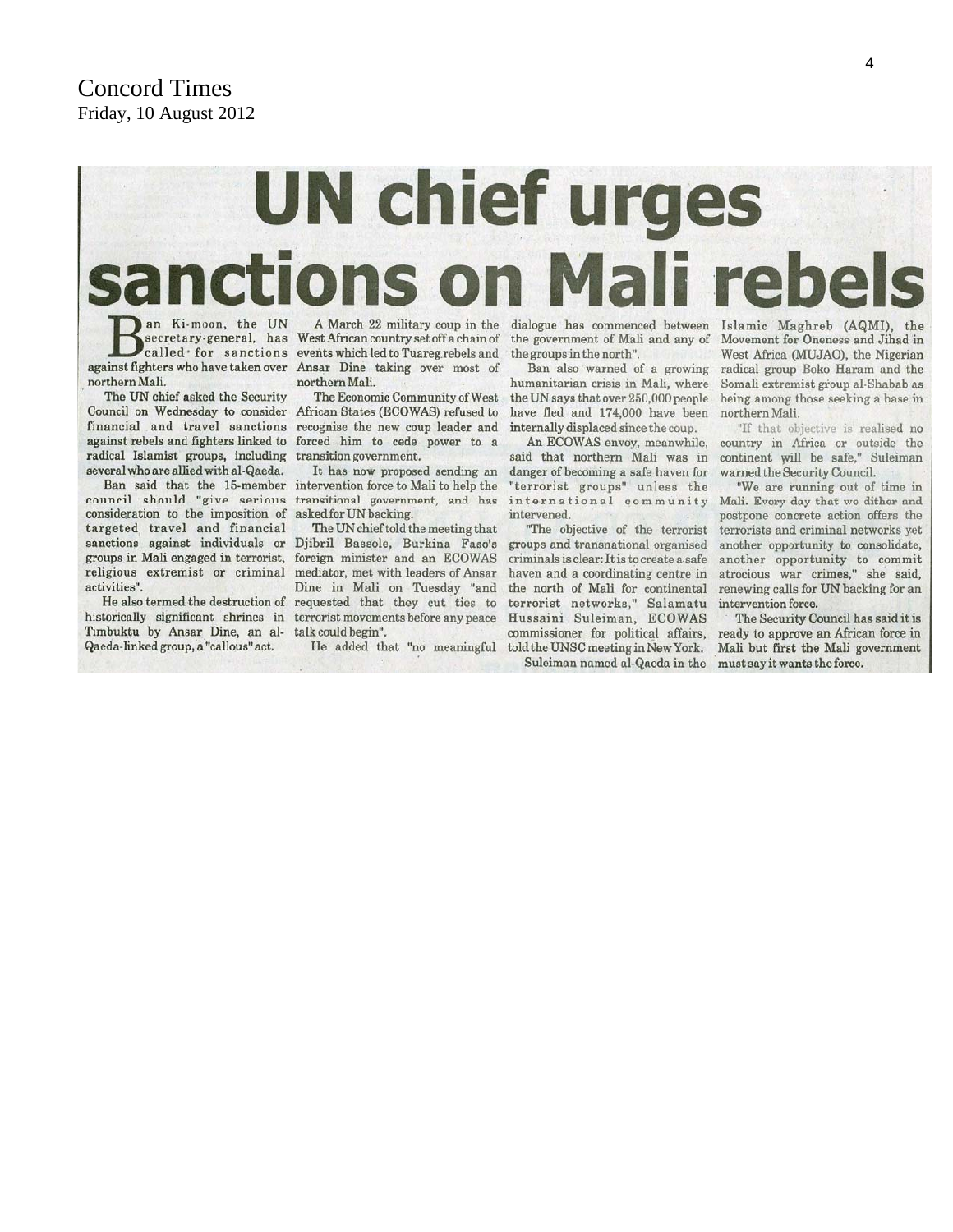#### African Arguments

Thursday, 9 August 2012 Analysis

#### **Burkina Faso: Compaoré's Continuing Will to Power**

By Michael Keating and Coulibaly Nadoun,

One of the remarkable facts of history that re-emerged during the trial of Charles Taylor was the key role that Burkinabé President Blaise Compaoré played in the bloody wars of Sierra Leone and Liberia in the 1990s.

When Taylor first landed in Burkina Faso, prior to his invasion of Liberia in 1989, Compaoré was a disgruntled army officer seeking to oust from power his one-time friend turned bitter rival, the populist President Thomas Sankara.

Although unproven, some rumours suggest that it was a member of Taylor's own clique who killed Sankara in order to bring Compaoré to the presidency and gain his support for the upcoming campaign in Liberia. It has also been suggested that it was Compaoré who introduced Taylor to the late Libyan leader Colonel Muammar Qhadafi, from whom Taylor received weapons and logistical support in exchange for future profits from the expected plundering of Liberia's diamond and timber trade.

Furthermore, according to Richard Moncrieff then of the International Crisis Group (now the FCO), "Burkina Faso is landlocked and poor so he [Compaoré] had an eye for making money...by diamonds and so on." The match with Taylor and his associates was, by all accounts, a win-win for everyone involved, except the millions who suffered the decade of violence that followed.

In power for almost twenty-five years, Compaoré at 61 is an old man of African politics. Re-elected several times in contests that were barely legitimate and hardly transparent, it is possible that he will retire from politics when his current term ends in 2015. His political supporters are however encouraging him to stay on through a revision of the term-limit statutes of the Burkinabé constitution. Looking elsewhere around the world where such statute fidgetings have taken place it is likely that many Burkinabé who feel Beau Blaise (as he is known) has been in power long enough will take to the streets in protest if he announces he wants to stay on. It's anyone's call how the army will react.

Despite criticism of his electoral tactics, there are certain facts about Burkina Faso that are hard to dispute. Namely, it is peaceful and developing faster than some of its neighbours (Mali and Niger, for example). However, as recently as 2011 the country was rocked by student protests and a near mutiny by the army. The culprit being a mixture of corruption, high prices and a political culture of impunity - all familiar motivators of civil unrest in developing countries.

Since the riots, the government has taken steps to undermine discontent by raising wages of civil servants and subsidizing food prices for the population at large. In an effort to hedge his bets on the future, Compaoré also pushed through legislation granting amnesty from prosecution for all former heads of state. Although actions like these raise eyebrows in foreign capitals, there is also no doubt that Compaoré's personal involvement in resolving the Ivorian crisis, and his attempts at mediation in Mali, are much appreciated.

In some sense, the sheer length of his term in office has conferred legitimacy on Compaoré, even though a critical evaluation of his actions might suggest otherwise. The poverty needle for the majority of citizens has not budged over the decades of his rule. Many critical social institutions, most importantly the